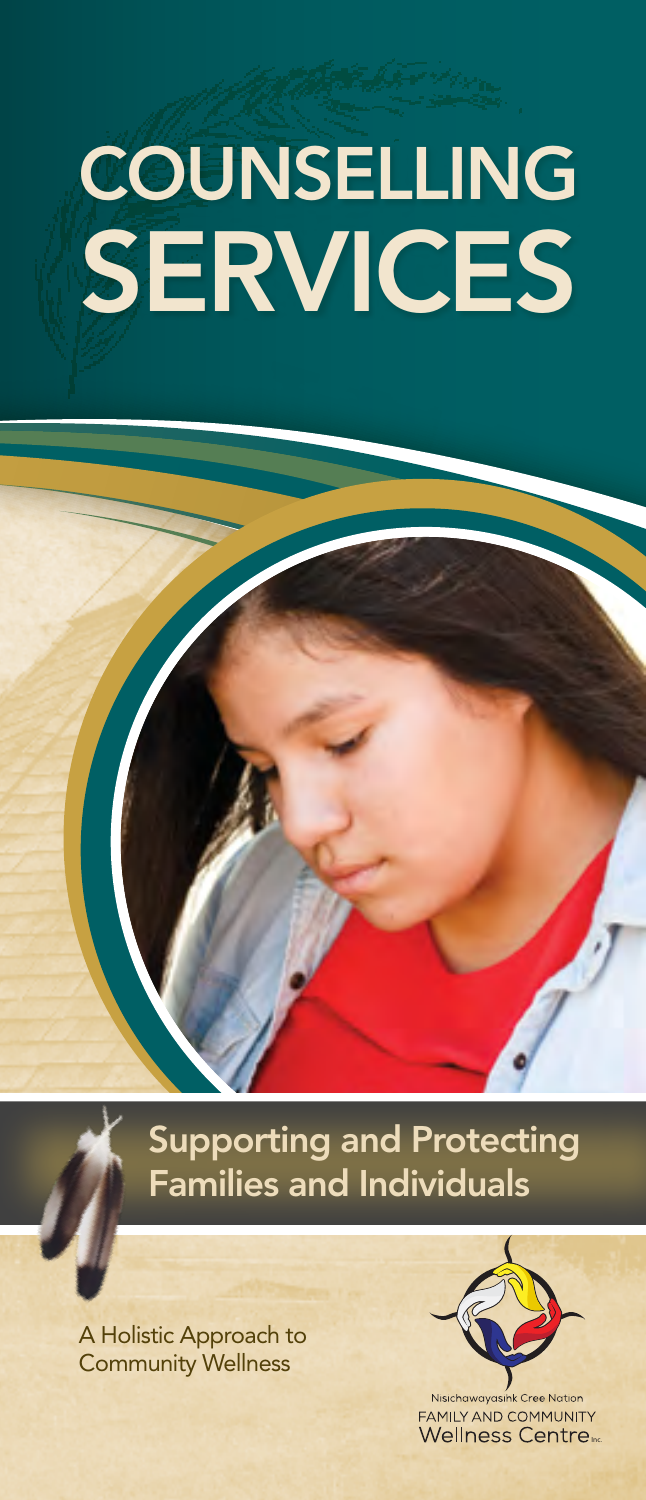#### What is Counselling Services?

Counselling Services provide holistic programming to support, empower and protect families and individuals at every stage of life. We believe Indigenous wisdom combined with western procedure is the best path to strong mental health. Some of the programs we manage are the Rediscovery of Families, Circle of Care, Kehtiyatisak Project, and Family Enhancement.

Counselling Services offers workshops, services, and various forms of therapy to help our Citizens heal and our community thrive. We encourage relationship building within your family and the community. Strong friendships and communication create support and trust, which decreases feelings of isolation and helps to relieve tension before it escalates.

We are ready to help you. When you are resilient and capable, our community is stronger.

We also focus on:

- healthy communities
- solvent abuse
- suicide prevention
- holistic wellness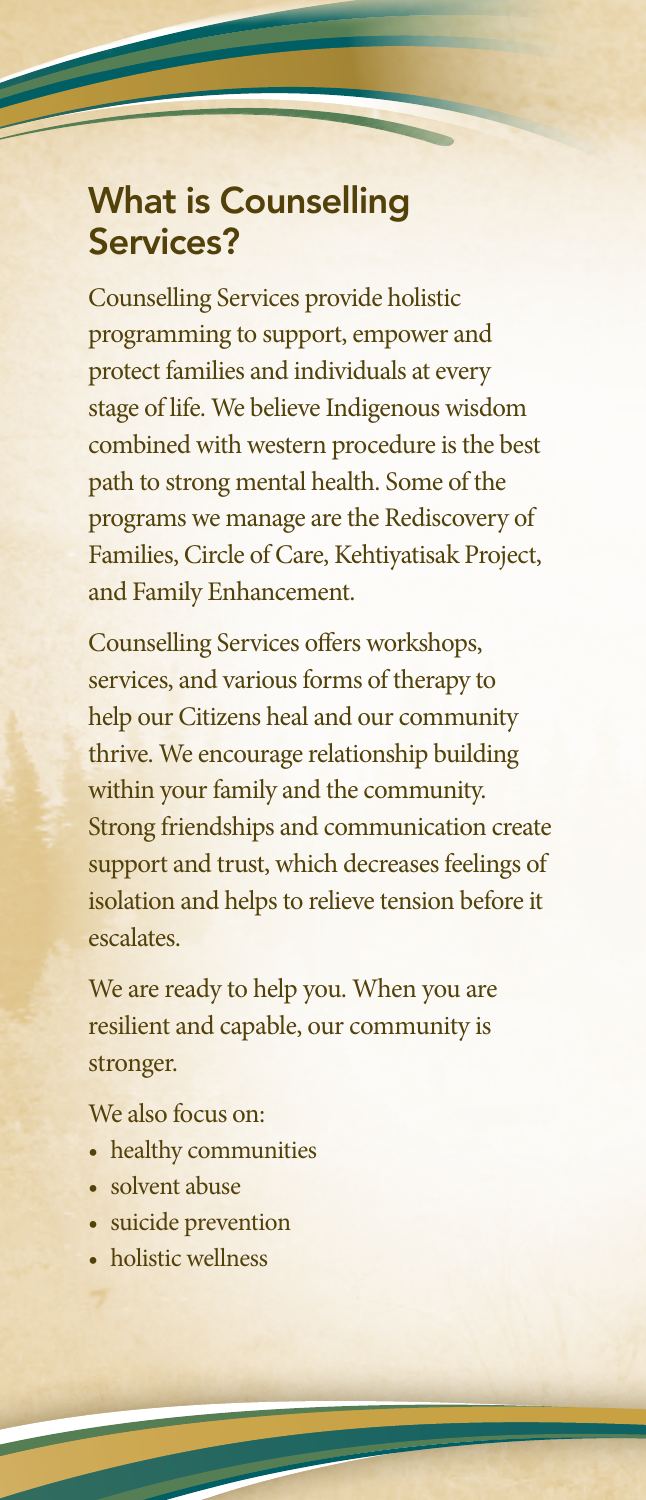#### Why do I need Counselling Services?

We can help you recover from past traumas, deal with the daily stresses of life, and forecast a healthy and happy future. You and your family deserve safety and wellness. We can help.

#### Brighter Futures

This community-based program from the federal government promotes health and aims to prevent ill health. Counselling Services determines how the program will enhance skills, increase awareness, change attitudes, and build knowledge about specific issues that we face in the NCN community.

#### The focus is on:

- mental health
- healthy babies
- child development
- parenting
- injury prevention

## Building Healthy **Communities**

This program is also funded by the federal government and aims to solve youth solvent abuse and mental health crises.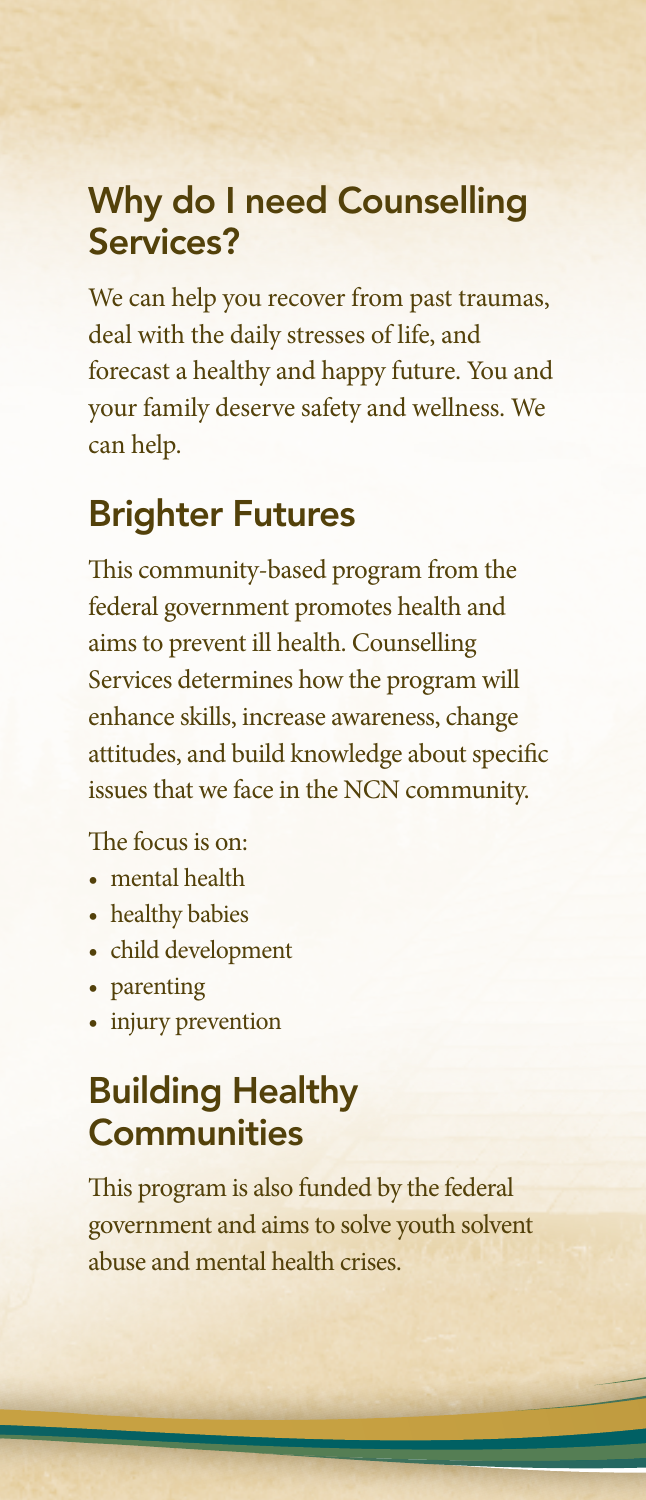The Counselling Services team receives special training and develops initiatives that are specific to NCN. These can include prevention education, interventions, residential treatment, and suicide crises training.

## National Aboriginal Youth Suicide Prevention

Suicide rates among Canadian Aboriginal youth are among the highest in the world, and this continues to be a serious issue in the NCN community. This program helps Counselling Services to provide a full spectrum of supports, from community activities and creating relationships to interventions as required.

*In 2016-2017, Counselling Services provided 200 hours of individual therapy and also offered about 75 critical incident debriefings.*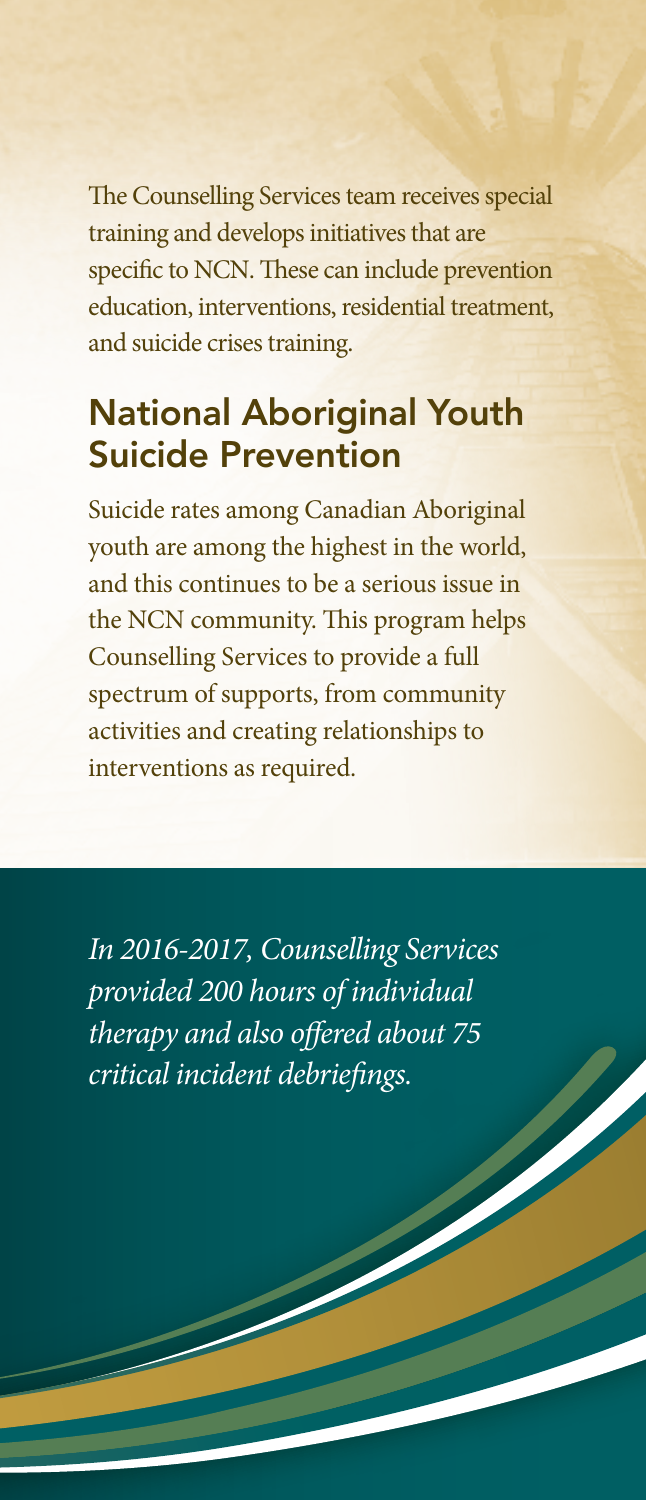

#### About The NCN Family and Community Wellness Centre and Counselling Services?

The Centre supports holistic wellness for all NCN Citizens—and especially our childrenthroughout every stage of their lives. We believe combining our traditional wisdom with western practice can create healthy, happy people, families and communities.

The Centre provides support for Public Health, Child and Family Services, Counselling and other family and community needs programs. We have sub-offices in Winnipeg, Brandon, Thompson and South Indian Lake.

*Learn more about what we can do for you!*

Call: (204) 484-2341 or visit: www.ncnwellness.ca